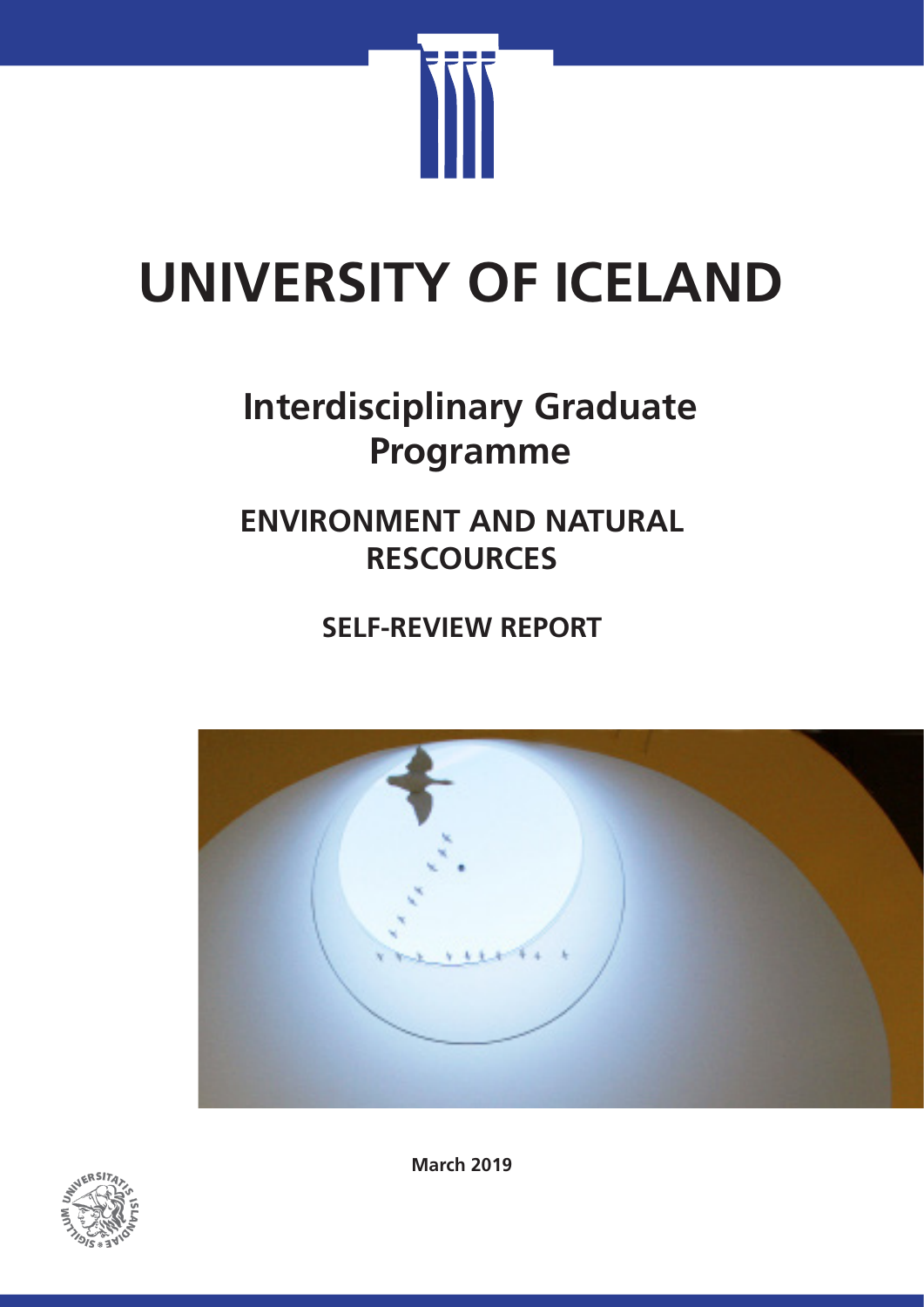

## UNIVERSITY OF ICELAND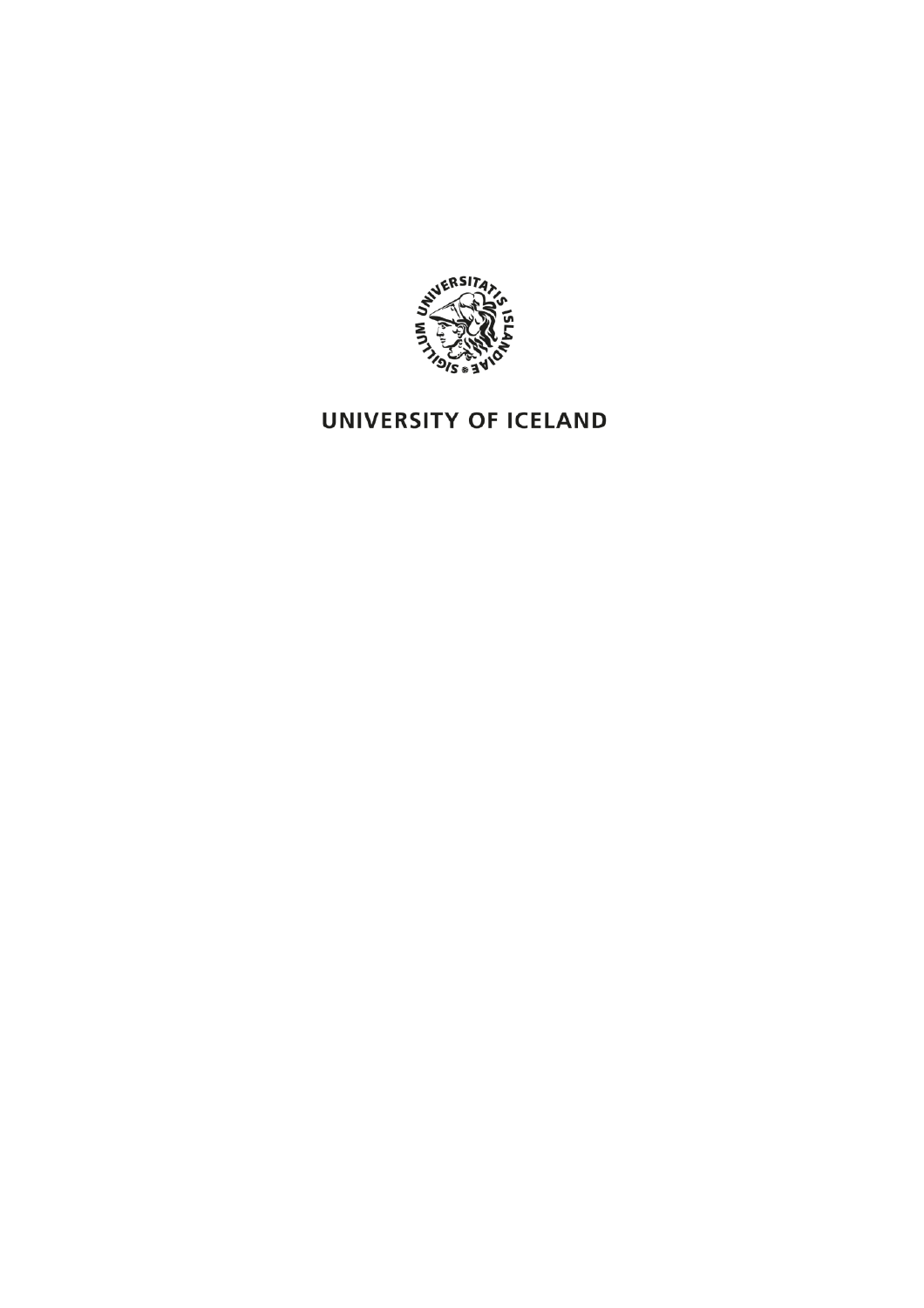#### **Introduction**

This report is an abstract of the Self-Review Report of the Environment and Natural Resources (ENR) Graduate Programme, University of Iceland (UI) and is intended for public disclosure at the University's website. The ENR Programme is an Interdisciplinary programme based on an agreement between all five schools within the University. It is taught in English and attracts students from all over the world.

In accordance with the Icelandic Quality Enhancement Framework at the University level in Iceland and the University of Iceland's Guidelines for the organization, schedule and process of institution-led review of faculties and interdisciplinary programs, the Environment and Natural Resources Graduate Programme (ENR) carried out a self-evaluation during the spring and autumn semesters of 2018. The results are presented in this report. A self-evaluation committee was established in March 2018. The committee members were:

- 1. Sveinn Agnarsson, Associate Professor, Chair of the ENR Programme board, Chair-person of the self-evaluation committee.
- 2. Brynhildur Davíðsdóttir, Professor and Academic Director of the ENR Programme, tenured lecturers' representative.
- 3. Lára Jóhannsdóttir, Professor, tenured lecturers' representative.
- 4. Ingunn Gunnarsdóttir, PhD student, students' representative.
- 5. Jóhann Helgi Stefánsson, Master's student, students' representative.
- 6. Anna Margrét Kornelíusdóttir, researcher at Icelandic New Energy, former students' representative and society representative (graduated with MS in 2014).
- 7. Reynir Smári Atlason, Assistant Professor at University of Southern Denmark, former students' representative and civil society representative (graduated with MS in 2012 and PhD in 2015).
- 8. Kristín Linda Árnadóttir, General Director at The Environment Agency of Iceland, civil society representative.
- 9. Bjargey Anna Guðbrandsdóttir, Programme Coordinator of the ENR Programme, secretary of the committee, and other employees' representative.

In the spring of 2018, the committee completed a time schedule for the review, and arranged meetings with experts from the Centre for Teaching and Learning and from the Social Science Research Institute. The Centre for Teaching and Learning provided expert assistance in the revision of learning outcomes. The Social Science Research Institute provided the committee with results from student satisfaction surveys and arranged focus group meetings with the assistance of the student representatives on the committee.

Leslie King, Professor at The School of Environment and Sustainability, Royal Roads University, Canada, Director at the Canadian Centre for Environmental Education, acted as an international external expert. She visited the Programme and consulted with the committee as well as with other members of staff and students in September 2018.

The Self-Review Report is divided into three main chapters, a description of the faculty, a description of the study programme, and summary of the main conclusions. The review was conducted from spring 2018 to January 2019.

Environment and Natural Resources <sup>2</sup>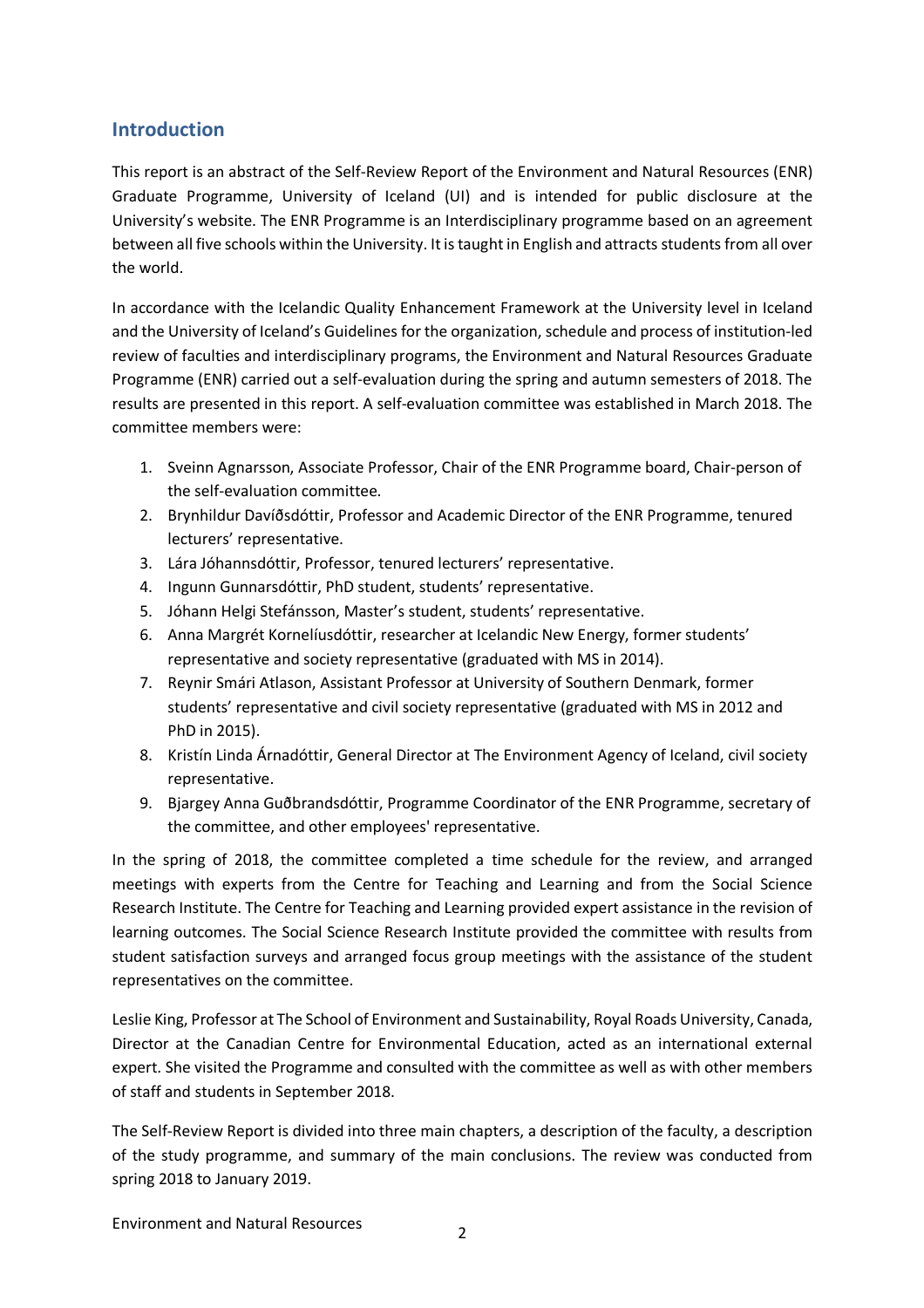#### **Summary and Main Conclusions for the Faculty**

#### Lessons Learned from QEF1

An earlier self-evaluation report was submitted in February 2013. Key issues for improvement were recognized as having high, medium or lower priority, whereas issues recognized as having high priority required immediate attention. **Please note that the earlier report only reviewed the master´s Programme as the PhD Programme was only formally established in 2012.** Overall, numerous positive developments have taken place since the last review as most of the issues identified have been addressed, at least partially. The position of the ENR Programme within UI has been - to some extent - clarified, more faculty members and staff have been hired, positive developments have taken place in the curriculum with new mandatory courses added and more effective supervision of ENR Master's students with, for instance, a mentoring programme and an annual students colloquium. Below, we review the main issues identified in the earlier report and the actions taken to address them. The review is organized according to the section headings from the follow-up to the earlier selfevaluation report.

- 1. **Professional vision and policy in an international context.** No specific issues were identified in this section that required action beyond what already was being done, i.e. to continue conducting high quality research, to provide competitive education, to ensure sufficient course selection in English and to continue to attract a diverse student body.
- 2. **Introduction to the ENR Programme and position within UI**. Several issues were identified that needed attention. These included the following; to more clearly organize the Programme into study lines instead of linking the Programme to specific faculties, to ensure methodological proficiency of ENR students, to increase the visibility of the Programme throughout the University, to continue close collaboration with firms and institutions both in Iceland and abroad, to ensure a strong alumni network of ENR alumni and to facilitate a formal relationship with the Institute of Sustainability Studies. Formal actions have been taken to address most of these points, including the formalization of five study lines (I. kjörsvið), mandate that all ENR students complete a methods course in addition to the development of a thesis writing course, the creation of an internship programme to further collaboration with firms and institutions and steps have been taken in the attempt to formalize a collaborative relationship with the Institute of Sustainability Studies. An agreement has been developed, but has waited for confirmation by University administration for the last five years. An alumni network has not formally been constructed beyond the creation of an alumni Facebook group.
- 3. **Internal quality assurance**. Three main issues were identified; to enhance the quality of research conducted by ENR Master's students, to facilitate coordination of thesis rules for ENR students, to continue enhancing the quality of the ENR Programme, e.g. by facilitating access to teaching evaluations of courses not taught by ENR Faculty as well as conduct exit survey, and surveys sent to alumni. The first issue has been addressed by mandating ENR students to complete a methods course, by creating a mandatory thesis writing course, a mandatory thesis description to be submitted and presented during the second semester of study and by the creation of a mentor system where ENR Faculty members mentor the ENR students throughout their studies. The second issue has been addressed through making the different faculties rules more transparent to students. The quality of ENR courses and other courses ENR students complete is monitored both through teaching evaluation (ENR courses), and through in-person student interviews. Exit survey´s or alumni surveys have not been conducted.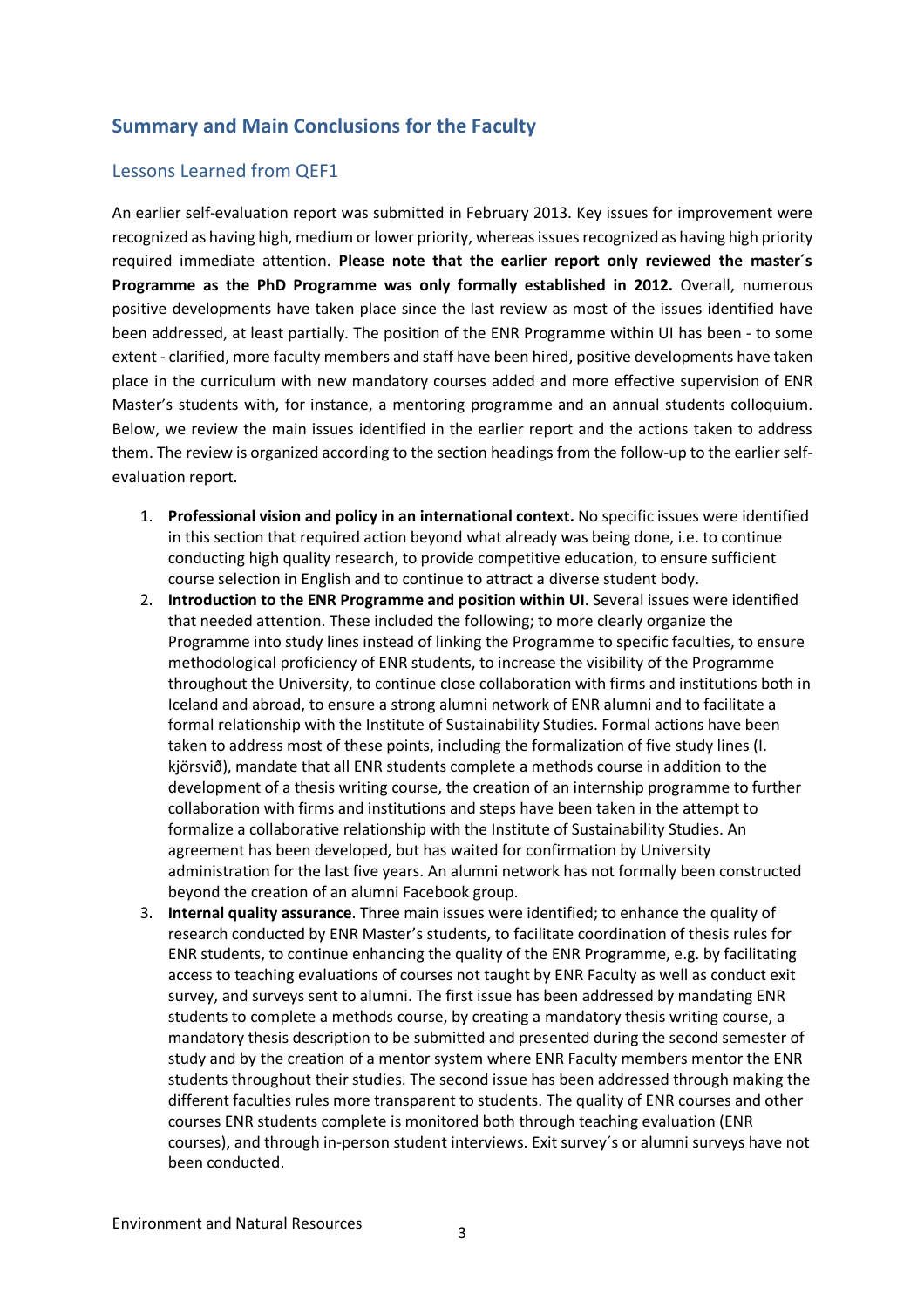- 4. **Domestic and international cooperation**. Several low-priority issues were identified including; to expand domestic research collaboration, to facilitate international collaboration by offering courses by international visiting faculty and to enable students to participate in international policy making, to encourage students to present their work at conferences, and to encourage students to publish their research. All issues have been addressed by e.g. enhanced efforts in seeking domestic grants, organizing courses in collaboration with international renowned faculty as well as offering master classes with visitors to University of Iceland (e.g. Jane Goodall, Bill McKibben, Robert Costanza). PhD students have been encouraged to present and publish their research, however, lack of funding prevents Master's students to follow suit.
- 5. **Student services.** Three issues were highlighted; ensure that welcoming reception is held for all incoming students, both Master's and PhD students, facilitate closer linkages to Institute for Sustainability Studies, and housing. The first issue has been addressed partially by the creation of a mandatory 1 credit orientation course for all Master's students which includes a reception. A welcoming reception has not been held for PhD students as they begin their studies at different times throughout the year. Steps have been taken towards facilitating closer linkages to the Institute of Sustainability Studies. ENR students and the Programme, however, still lack a common space.
- 6. **Teaching and teaching methods.** Two issues were highlighted; to develop contracts between students and advisers, and to continue providing high quality education for ENR students that relies on diverse methods of teaching and evaluation. The first issue has not been acted on directly as another action was chosen – to create a mentoring system and a formal thesis description process. The second issue is constantly being reviewed as the faculty reviews the entire curriculum in August each year and collectively works towards improving the courses offered. For example, in August 2017, the faculty reviewed all mandatory courses within the Master's programme.
- 7. **Research and coordination of teaching and research; professional development.** The issues highlighted were: the need to hire more faculty members, to enable enhanced research activities and further coordination of teaching and research. Permission was given to hire two new faculty members in 2014, however, only one was hired due to lack of qualified candidates. Unfortunately, the quest to advertise that position again has been rejected despite sufficient funds. Another issue highlighted was to link more closely thesis advisers to the programme. This action is still being discussed and has not been implemented yet.

As can be seen from the above review, many of the actions deemed necessary in the earlier selfevaluation report have been implemented. The **main obstacles** identified in the previous report to further improvements can be categorized into four categories:

**Organizational.** As students within the ENR Programme graduate from different faculties of the University they will, unavoidably, have to fulfil different requirements for their thesis and some will receive grades and others not, i.e. pass/fail. This obstacle is due to the nature of the organizational structure of the Programme and is difficult to overcome. The ENR Programme is "housed" within the School of Engineering and Natural Sciences (SENS), the board of which takes executive decisions that for example have prevented the ENR Programme from hiring new faculty members due to nontransparent reasons. This is creating enormous strain on the ENR Faculty and is slowly eroding the ability of Programme staff to bring in additional funds.

**Lack of funding.** The ENR Programme is well funded as defined by the University funding rules. However, due to the financial strain of other faculties within SENS the ENR Programme has not received for years the funding it should receive according to the University financial allocation rules.

Environment and Natural Resources <sup>4</sup>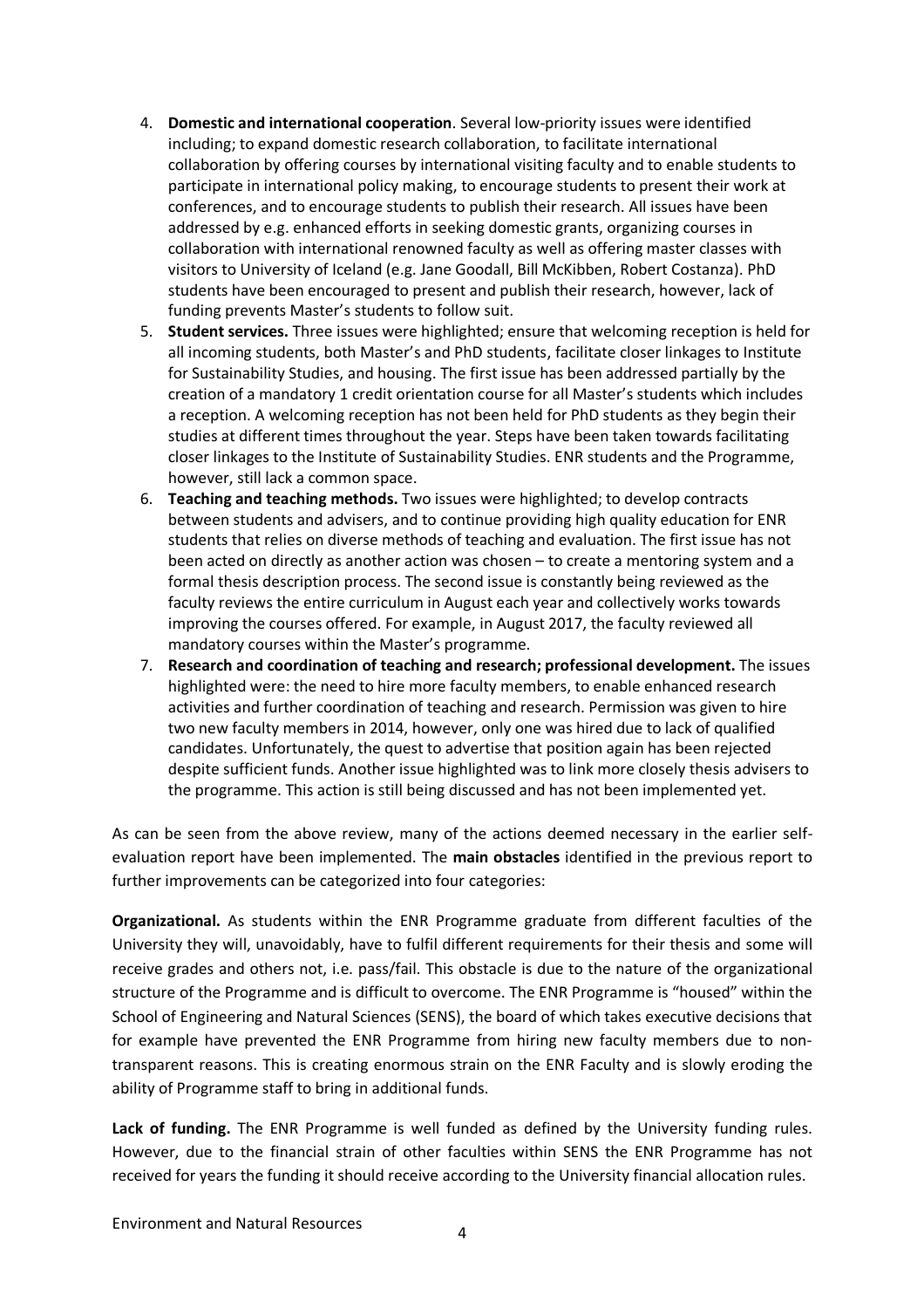**Lack of faculty and staff.** According to a new study carried out by the Dean of Social Sciences, the ENR Programme is seriously understaffed, or by 50%. In fact, the study illustrates that ENR is the most understaffed entity of the University.<sup>1</sup> This puts strains on the faculty to implement curriculum improvements and to seek new funding for research in addition to simply providing students with the learning environment they deserve. This fact underscores the drawbacks associated with the organizational position of the Programme and its impact on the future of the Programme.

**Lack of a common location.** The lack of a common location makes the Programme less visible within the University and hinders further development of a strong common identity of the students in the Programme, as well as a closer link between Master's and PhD students.

#### Faculty Characteristics

The organisation of the ENR Programme is detailed in an agreement between all five schools within the University. According to the agreement, the Programme is financially and academically independent and considered a "faculty-equivalent". The ENR Programme Board includes representatives from all the five schools within the University of Iceland, while the Academic Director of the Programme has a role equivalent to the role of Head of Faculty. The ENR Programme is housed within the School of Engineering and Natural Sciences (SENS) where it is placed under the Faculty of Life and Environmental Sciences. The Academic Director regularly attends meetings with the board of SENS as an observer, but does not have voting rights. The SENS Board approves financial allocation to the Programme as well as any new hires to the ENR Programme. Currently, the ENR Programme has three tenured and full-time faculty members, with one of them acting as the Academic Director of the Programme, and two part-time faculty members, for a total of 3.7 full-time equivalents.

The present structure of the ENR Programme creates several difficulties which reduces the visibility of the Programme within the University, and hamper the current operation and future development of the ENR Programme. Due to the organizational structure of the University and despite being defined as "faculty equivalent", the Programme is not represented as such within the organizational chart of the University nor within SENS. Instead, it is placed within the Faculty of Life and Environmental Sciences where is appears as one of several study programmes housed within the Faculty of Life and Environmental Sciences. The Programme is, therefore, not represented as "real" and on par with the other faculties within the University.

Although the Programme Agreement explicitly stresses that the ENR Programme is financially independent and the all annual operating profit of the Programme shall be spent on further enhancements of the ENR Programme, the financial allocations of the SENS Board have in recent years not been in accordance with the Programme Agreement. The lack of funds has had a detrimental impact on the Programme. Furthermore, by thus redistributing the revenue generated by the ENR Programme to other faculties within SENS which are in a more fragile financial position, the SENS Board creates serious disincentives for ENR Faculty to seek grants. Insufficient funds for supervision may also delay the graduation of students from the ENR Masters Programme.

 $\overline{a}$ 

 $1$  Deililíkan – ráðningaráætlun.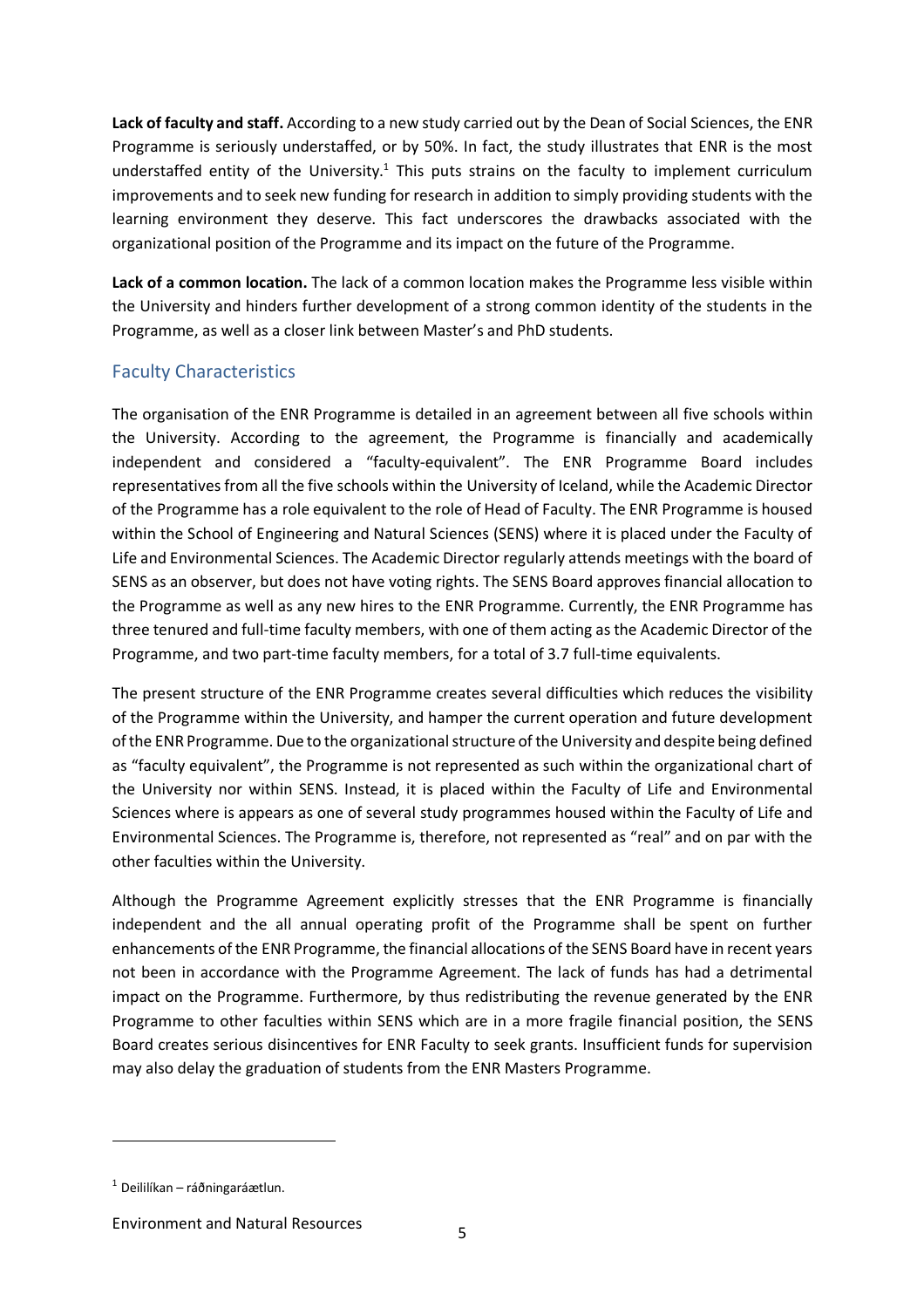The ENR Programme is currently seriously understaffed but frictions within SENS have prevented approval of advertising of new academic positions, with the Faculty of Life and Environmental Sciences maintaining that new hires should not go to the ENR Programme but to the faculties albeit funded by the ENR Programme.

Owing to the interdisciplinary nature of the ENR Programme, faculty members are located in different "home faculties". Graduate students, post-docs and other researchers likewise lack a common location. This contributes to making the Programme less visible within the University, prevents the Programme from developing a strong identity and retards social and academic interaction within the Programme. Finding a suitable common location is therefore essential for the future development of the Programme.

These deficiencies are all addressed in Appendix 2, which lists the action items for faculty and structure. While most of these actions are the responsibility of the Programme Board, Academic Director and Programme Coordinator, some can only be carried through in conjunction with the Centre Administration of the University.

Among the actions to be undertaken in the medium run (3-5 years) are two that require special mention. The first refers to the need to establish a formal relationship with the Institute of Sustainability Studies, which could then become a focal point for all research within the ENR Programme. The second concerns the need to evaluate the opportunity costs of not allowing the ENR Programme to grow. There is considerable risk that by limiting financial allocations and hindering new hires, the ENR Programme will be damaged leading to declining quality of the Programme, disillusion among faculty and lower attendance rates. Such a development would have a detrimental impact on the whole of SENS and the University, and would be in clear violation of the current policy of the University (HÍ21). As noted in Appendix 2, there is also a clear need to articulate a vision for ENR. However, such a vision cannot be developed without addressing the structural difficulties facing the ENR Programme, lack of funding and faculty.

At the final meeting of the External Examiner and the self-evaluation committee, the External Examiner initiated a SWOT analysis. The analysis both reflects the views of the External Examiner, as put forward in her report, and reflects many of her recommendations, but also the views of members of self-evaluation committee. The part of the SWOT analysis dealing with the faculty and structure of the ENR Programme is presented below. The strengths of the Programme rest mainly on the high standing of the University, the international competitiveness of ENR and the high level of research and policy impacts of academic faculty. The weaknesses identified correspond precisely to those mentioned earlier, which also represent the main threats to the ENR Programme.

#### Teaching and Learning

The Programme includes two study programmes, a Master's Programme and a PhD Programme. Due to the interdisciplinary structure of the Programme and the fact that the Programme is not an independent faculty, students graduate from the faculty where their main adviser resides.

The ENR Programme was established in 2005. Since its beginning, over 190 candidates have graduated with a Master's degree in Environment and Natural Resources from 17 different faculties within the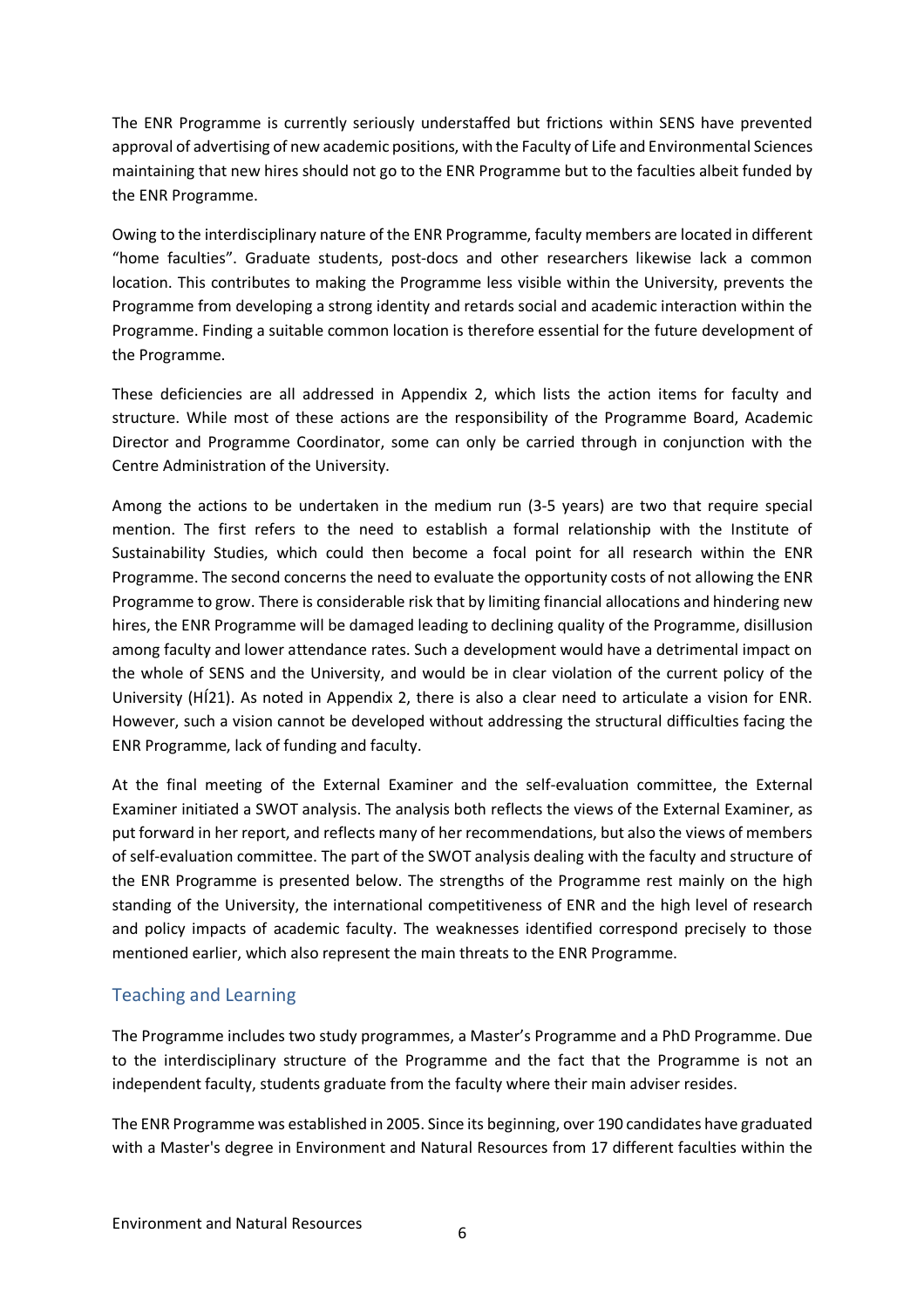University of Iceland. Seven candidates have graduated with a PhD in Environment and Natural Resources from five different faculties within the University.

The Programme is ambitious and of high quality and fully comparable to similar programmes at other universities in North America and Europe. The educational experience students gain is positive but challenging and provides students with a solid base for employment or further studies in the field, equally in Iceland as abroad. As the ENR Programme is only at the graduate level, high impact research and the involvement of students in research is a defining element of the Programme.

To further improve the Programme, it is important to continue developing the current study lines, especially the non-natural science aspect, and add new study lines. A visiting scholar program should be established and an alumni network established and activated. Formal ties between the Masters' and the PhD programmes should also be set up to enhance cohesiveness and collaboration. The structure of the PhD program needs to improved, not least the inconsistency of supervisors and reliance on a single PhD supervisor.

| <b>Strengths</b>                                        | <b>Weaknesses</b>                                                  |
|---------------------------------------------------------|--------------------------------------------------------------------|
| Dedication of staff                                     | Inconsistency of Master's supervisors                              |
| High number of sessional teachers                       | High number of sessional teachers (variable quality)               |
| <b>Orientation course for Master's</b>                  | Internship programme too short                                     |
| Thesis writing course                                   | Lack of structure for PhD programme                                |
| Mentorship programme                                    | Inconsistency of PhD supervisors                                   |
| <b>ENR</b> colloquium                                   | PhD students too reliant on a single supervisor                    |
| High quality of students                                | Lack of social life for PhD students                               |
| <b>Employability of graduates</b>                       | Teaching in English                                                |
| Flexibility of the Programme and variety of courses     |                                                                    |
| Number of PhD students                                  |                                                                    |
| Innovative student experience                           |                                                                    |
| Teaching in English                                     |                                                                    |
| <b>Opportunities</b>                                    | <b>Threats</b>                                                     |
| Recruiting more Icelandic and international students    | Lack of operational funding                                        |
| Have a point person for PhD students                    | ENR is vulnerable and unsustainable in terms of number<br>of staff |
| Handbook for graduate students                          |                                                                    |
| Handbook for supervisors                                |                                                                    |
| More ties between the Master's and PhD programmes       |                                                                    |
| PhD course introductory                                 |                                                                    |
| PhD seminars/colloquium                                 |                                                                    |
| Lengthen the internship program                         |                                                                    |
| Add study lines and develop current study lines further |                                                                    |
| Develop non-natural science aspect of ENR further       |                                                                    |
| ENR graduates contribution to the programme             |                                                                    |
| Implement a student exit survey                         |                                                                    |
| Improve social life for PhD students                    |                                                                    |

#### **SWOT Analysis for teaching and learning**

Outcomes of SWOT analysis for teaching and learning are presented above. The main strengths related to the dedication of the faculty, support offered to Master's students (e.g. thesis writing course, mentorship and colloquium), but the weaknesses mainly related to the structure of the PhD programme. Most of these weaknesses can be turned into opportunities, but threats facing teaching and learning concern lack of operational funding and small number of faculty which make the ENR Programme vulnerable and unsustainable, and preventing the programme from seeking these opportunities.

Environment and Natural Resources <sup>7</sup>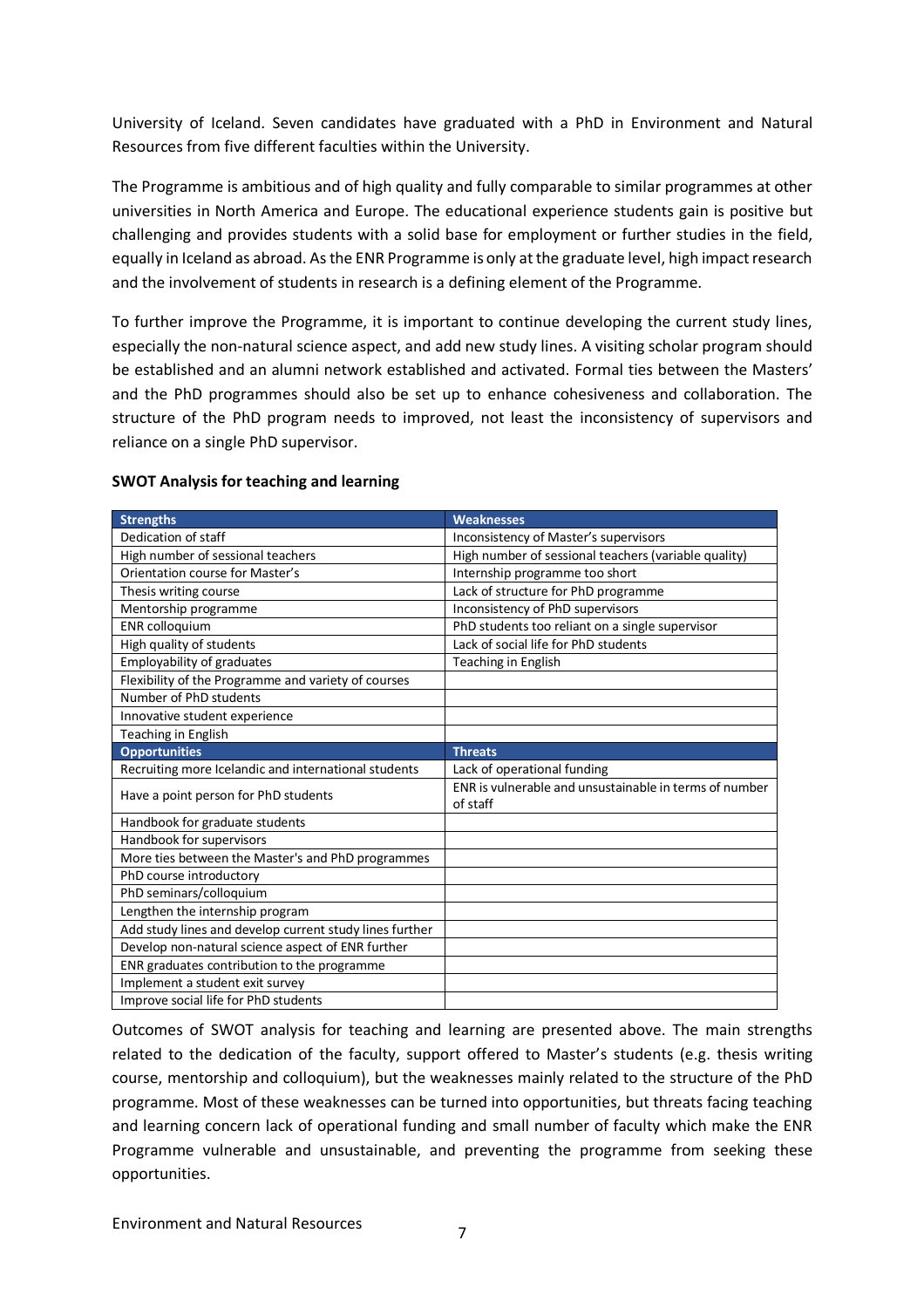#### Management of Research

ENR Faculty and students are active researchers and the research conducted is of high quality. ENR Faculty is currently involved in more than 20 research projects, both domestic and international and the average research output of faculty members has in recent years far exceeded that of others in SENS and the University. Publications in academic peer-reviewed journals are emphasized and participation in international research projects encouraged. Research that has significance for Iceland and is important internationally is encouraged. Coordination between research and learning is emphasized.

However, ENR does not have a research plan or strategy, nor does it publish a report on programme research. This is at least in part a function of the University but the Programme should have its own research priorities and plan.

The ENR programme could also capitalize better on national strengths by employing Iceland as a living research laboratory. Lack of funding and faculty prohibits dissemination of findings, e.g. by hosting specific ENR lecture series.

Lack of common research affiliation and incomplete research plans are regarded as the main weaknesses of the ENR Programme.

| <b>Strengths</b>                             | <b>Weaknesses</b>                    |
|----------------------------------------------|--------------------------------------|
| Research grants                              | Lack of common research affiliations |
| Publications                                 | Incomplete research plan             |
| Employment of PhD students and post docs     |                                      |
| Cutting edge research presented in classroom |                                      |
| <b>Opportunities</b>                         | <b>Threats</b>                       |
| Develop a research plan for ENR              |                                      |

#### **SWOT Analysis for management of research**

#### Follow-up Processes

Responsible parties defined in the report are PC = Programme Coordinator. AD = Academic Director. AF = All faculty of the ENR Programme. PB = Programme Board. Each responsible party reports progress to the Programme board and the implementation of the Action Plan will be a standing item on meetings of the Programme Board. Chair of the Board reports formally to the Dean of the School of Engineering and Natural Sciences (SENS) on the status of the implementation and plans for next year together with other relevant quality assurance matters no later than 1 December. The School Dean will subsequently make use of this report in a status report for all Faculties in the School, which will be submitted to the Quality Committee no later than 15 January. The Quality Committee writes a short report to the Rector no later than 1 February, which will subsequently be discussed in a meeting between the Chair of the Quality Committee, the Director of Quality Management and Rector, Vice-Rectors. Deans of Schools and the Managing Director of the Central Administration.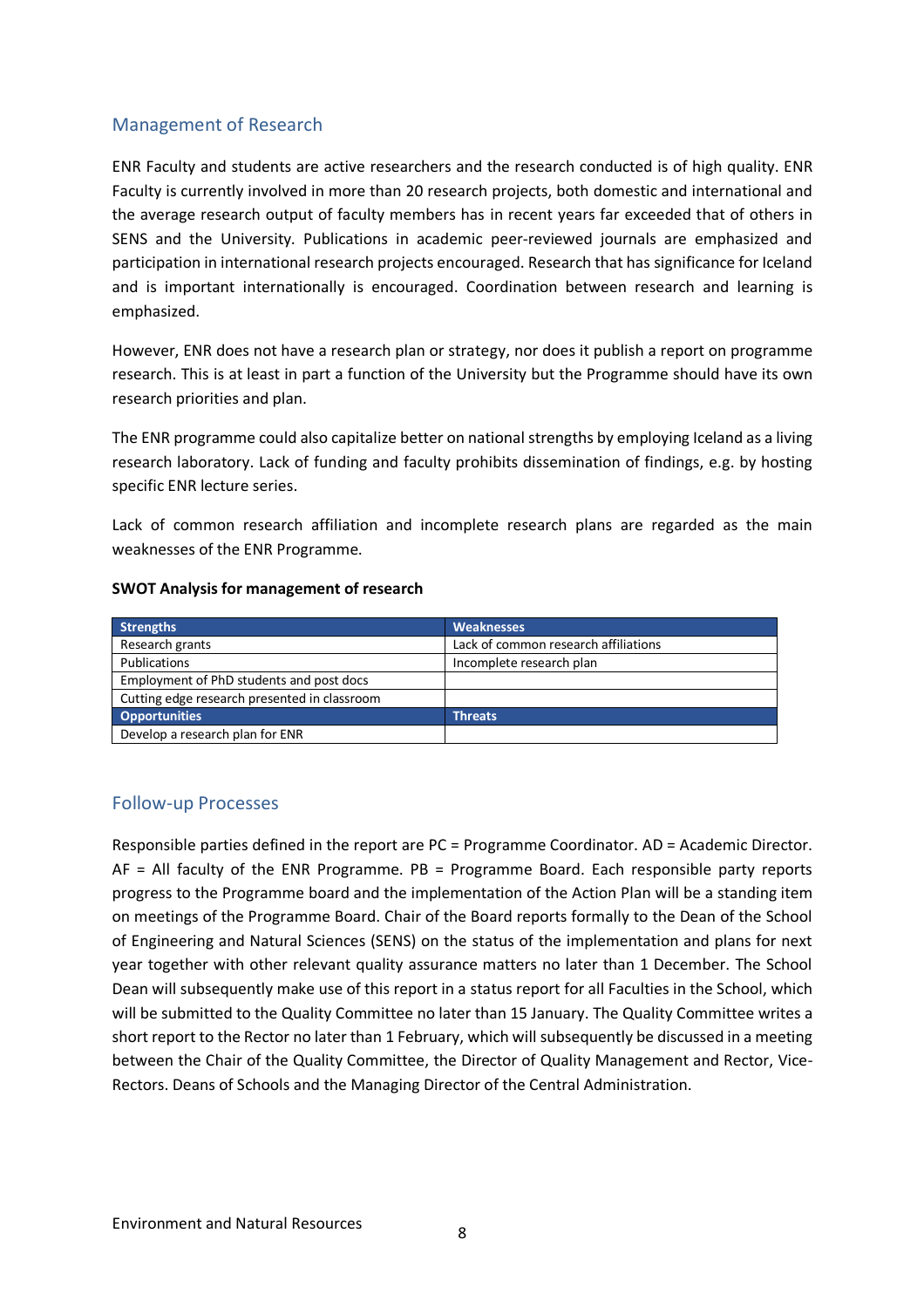#### **Appendix 1. Key Figures.**

#### **Table 1. Overview of present Study Programmes**

| Name of Study Programme                     | Cycle <sup>1</sup> | <b>Degree</b> | <b>Credits (ECTS)</b> |
|---------------------------------------------|--------------------|---------------|-----------------------|
| UAU441 Environment and Natural<br>Resources | 2.2                | MA/MS         | 120                   |
| UAU561 Environment and Natural<br>Resources | 3                  | <b>PhD</b>    | 180                   |

<sup>1</sup> See National Qualification Framework for Higher Education No. 530/2011.

#### **Table 2. Faculty members as of 1 January 2018, and sessional teachers during 2016, number (No.) and full time-equivalent (FTE).**

|                               | Male                     |      | Female |      | <b>Total</b>   |      |
|-------------------------------|--------------------------|------|--------|------|----------------|------|
|                               | No.                      | FTE. | No.    | FTE. | No.            | FTE. |
| Professors                    | 1                        | 1.0  | 1      | 1.0  | $\overline{2}$ | 2.0  |
| <b>Associate Professors</b>   | 1                        | 0.2  | 1      | 1.0  | 2              | 1.2  |
| <b>Assistant Professors</b>   |                          |      | 1      | 0.5  | 1              | 0.5  |
| <b>Adjunct Lectures</b>       |                          |      |        |      |                |      |
| Total                         | $\mathcal{P}$            | 1.2  | 3      | 2.5  | 5              | 3.7  |
| Other UI faculty <sup>1</sup> | $\overline{\phantom{a}}$ |      |        |      |                | 1.1  |
| Sessional teachers            | 17                       | 1.2  | 12     | 0.2  | 29             | 1.4  |

1 Professors, Associate Professors, Assistant Professors and Adjunct Lectures within other faculties at University of Iceland.

#### **Table 3. Total number of registered students 15 October 2017 (all study years), of which full time (>22.5 ECTS completed) and part time (1-22 ECTS completed), number of entrants, retention rate (%) for first year, number of graduates and completion rate (%) (4-year mean)**

| Programme     | No. of students' |                        | No. of<br>entrants <sup>3</sup> | <b>Retention</b><br>rate | No. of<br>graduates | Completion<br>rate $4$ |     |
|---------------|------------------|------------------------|---------------------------------|--------------------------|---------------------|------------------------|-----|
|               | Total no.        | Full time <sup>1</sup> | Part<br>time <sup>2</sup>       |                          |                     |                        |     |
| <b>UAU441</b> | 87               | 45                     | 29                              | 30                       | 76                  | 18                     | 78  |
| <b>UAU561</b> | 9                |                        |                                 | 1.5                      | 75                  | 1.25                   | 100 |

 $1$  > 22.5 ECTS completed. For PhD students > 1 ECTS completed.

<sup>2</sup> 1-22 ECTS completed.

<sup>3</sup> For all programmes except PhD, no. of students completing at least one examination in first term.

<sup>4</sup> 2-year rate for diploma, 4-year rate for BA/BS, 3-year rate for MA/MS, 5-year rate for PhD.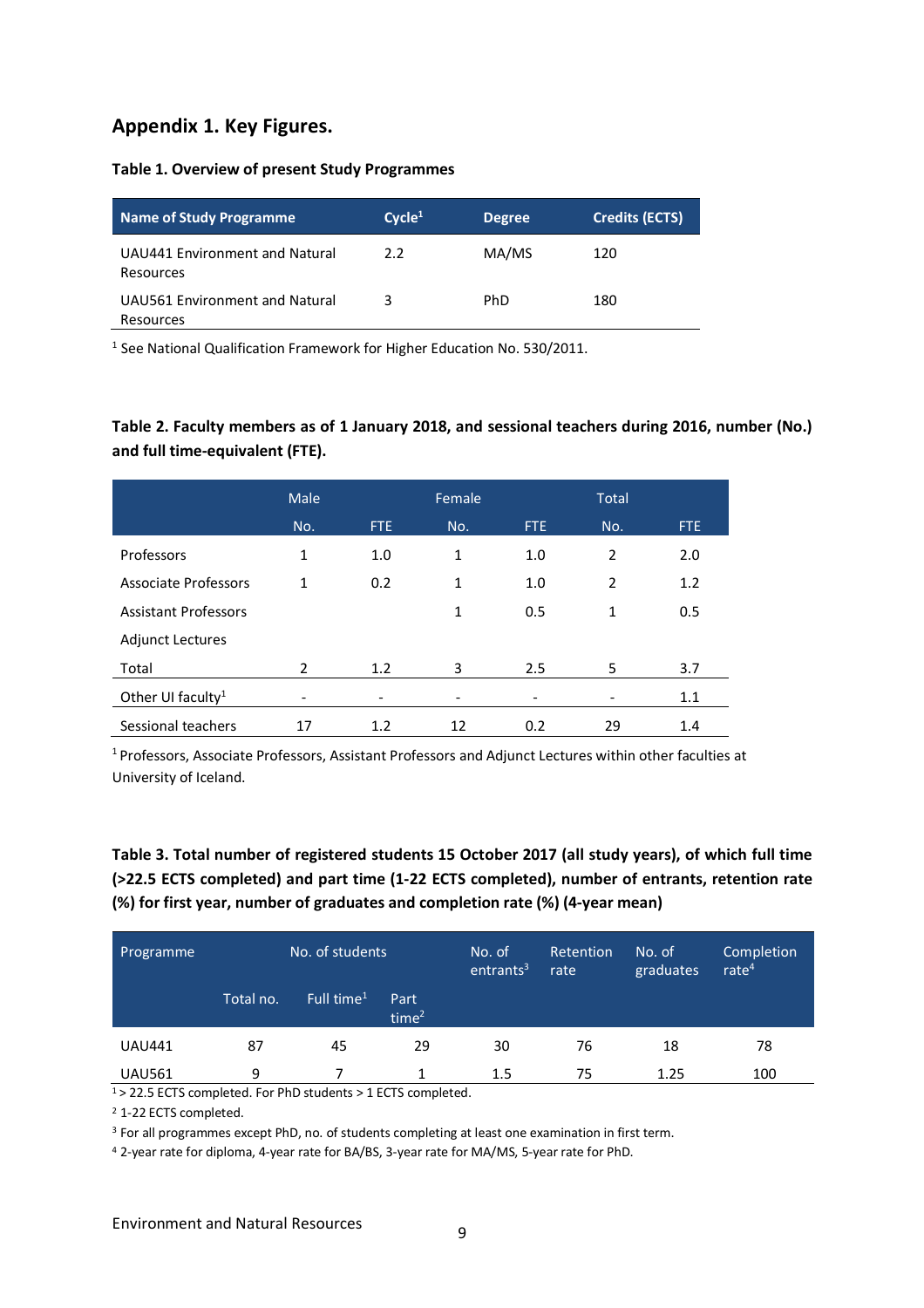**Table 4. Research output of Faculty members, based on the Evaluation System for the Public Universities in Iceland, expressed by mean research points (A) and research points from peerreviewed publications (B).**

|                     |      | 2014 | 2015         |      |      | 2016 | 2017         |      |              | Mean |
|---------------------|------|------|--------------|------|------|------|--------------|------|--------------|------|
|                     | A    | -B   | $\mathsf{A}$ | B    | A    | B.   | $\mathsf{A}$ | B.   | $\mathsf{A}$ | B    |
| Programme           | 32.2 | 22.2 | 79.4         | 67.1 | 87.3 | 73.7 | 49.0         | 42.0 | 62.0         | 51.2 |
| School <sup>1</sup> | 36.5 | 25.4 | 39.6         | 29.9 | 40.6 | 30.3 | 36.4         | 27.7 | 38.3         | 28.3 |
| University          | 29.1 | 18.6 | 32.8         | 21.4 | 32.0 | 20.9 | 31.4         | 32.2 | 31.3         | 23.3 |

<sup>1</sup> School of Engineering and Natural Sciences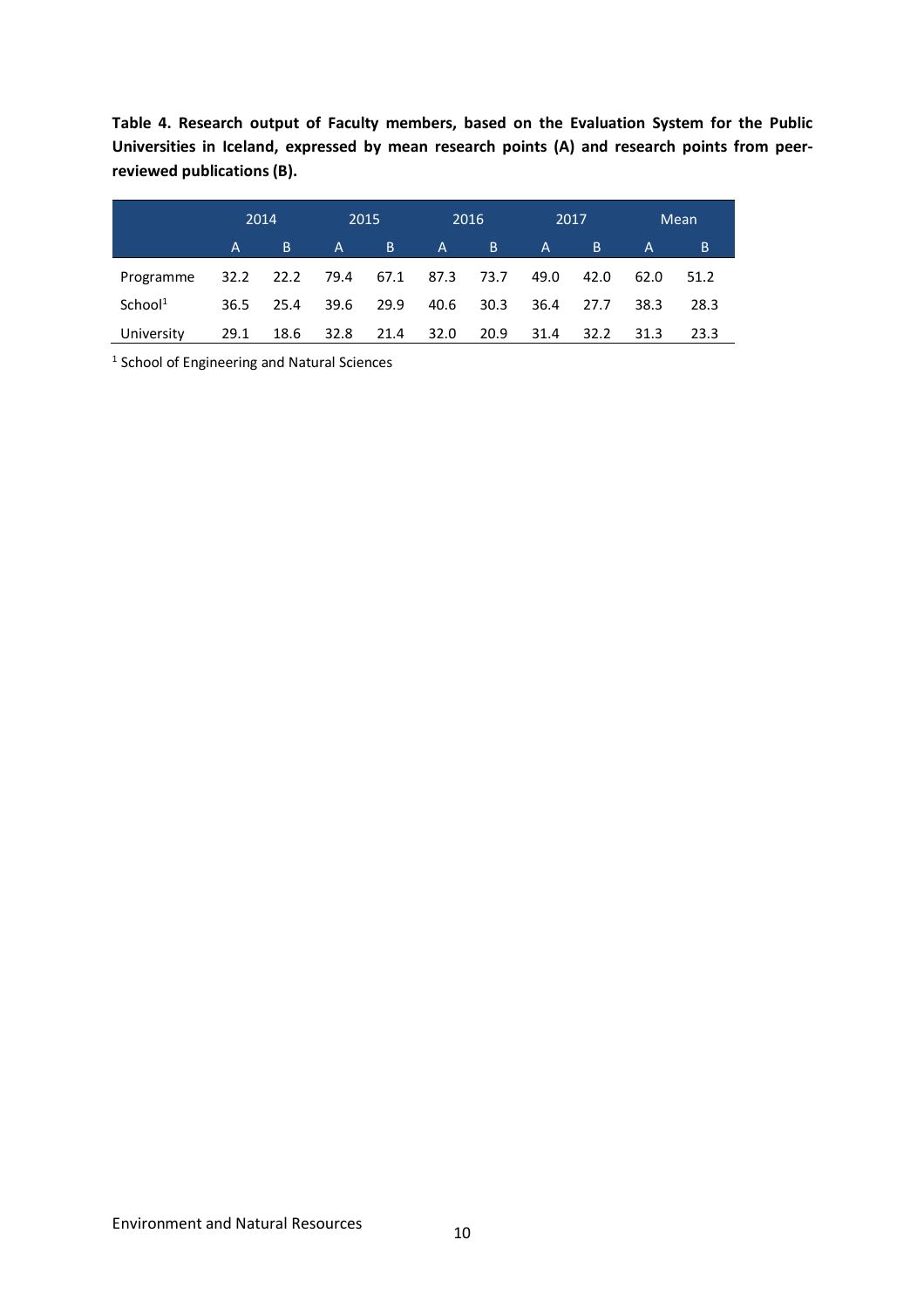### **Appendix 2. Action Plan for Teaching and Learning, and Management of Research in QEF2**

|                         | <b>Actions</b>                                                                                              | <b>How</b>        | <b>Deadlines</b> | <b>Responsible</b><br>party |
|-------------------------|-------------------------------------------------------------------------------------------------------------|-------------------|------------------|-----------------------------|
| <b>1. FACULTY LEVEL</b> |                                                                                                             |                   |                  |                             |
| Ch. 1.2                 | <b>Faculty Characteristics</b>                                                                              |                   |                  |                             |
| 1                       | Clarify the budget allocation<br>for ENR to comply with ENR<br>agreement                                    | Agreement         | 1/2020           | PB/AD                       |
| 2                       | Secure proper placement of<br>ENR in University structure                                                   | Agreement         | 1/2020           | PB                          |
| 3                       | <b>Representation at University</b><br>and School decision-making<br>bodies, e.g ensure voting<br>rights    | Agreement         | 1/2020           | PB                          |
| 4                       | Develop a new ENR<br>agreement between all<br>schools of the University                                     | Agreement         | 1/2020           | PB                          |
| 5                       | Hire new full-time faculty                                                                                  | Hiring            | 2/2020           | PB/AD                       |
| 6                       | Develop a succession plan<br>for the academic director                                                      | Plan              | 1/2020           | PB                          |
| 7                       | Align Programme promotion<br>with the marketing and<br>international office of the<br>University            | Plan              | 2/2020           | PC                          |
| 8                       | Evaluate the opportunity<br>cost of not allowing ENR to<br>grow                                             | Report            | 2/2020           | PB                          |
| 9                       | Finalise agreements<br>between faculty members<br>and home faculty                                          | Agreement         | 2/2019           | PB                          |
| 10                      | Increase sense of ownership<br>of ENR for all five schools                                                  | Agreement         | 2/2020           | AD/PC/PB                    |
| 11                      | Increase visibility within the<br>University                                                                | Agreement         | 2/2020           | AD/PC/PB                    |
| 12                      | <b>Establish ENR facilities for</b><br>researchers and common<br>area                                       | <b>Facilities</b> | 2/2022           | PB                          |
| 13                      | Develop a handbook for<br>advisers                                                                          | Handbook          | 2/2020           | AD/PC/PB                    |
| 14                      | Establish an affiliate scholar<br>program for non-ENR<br>advisers                                           | Program           | 2/2021           | AD/PC/PB                    |
| 15                      | Establish a visiting scholar<br>program, by formalizing<br>positions for visiting<br>professors from abroad | Program           | 2/2022           | PB/AF/AD                    |
| Ch. 1.3                 | <b>Academic Vision</b>                                                                                      |                   |                  |                             |
| 1                       | Establish a formal<br>relationship with the<br>Institute for Sustainability<br><b>Studies</b>               | Agreement         | 2/2021           | PB                          |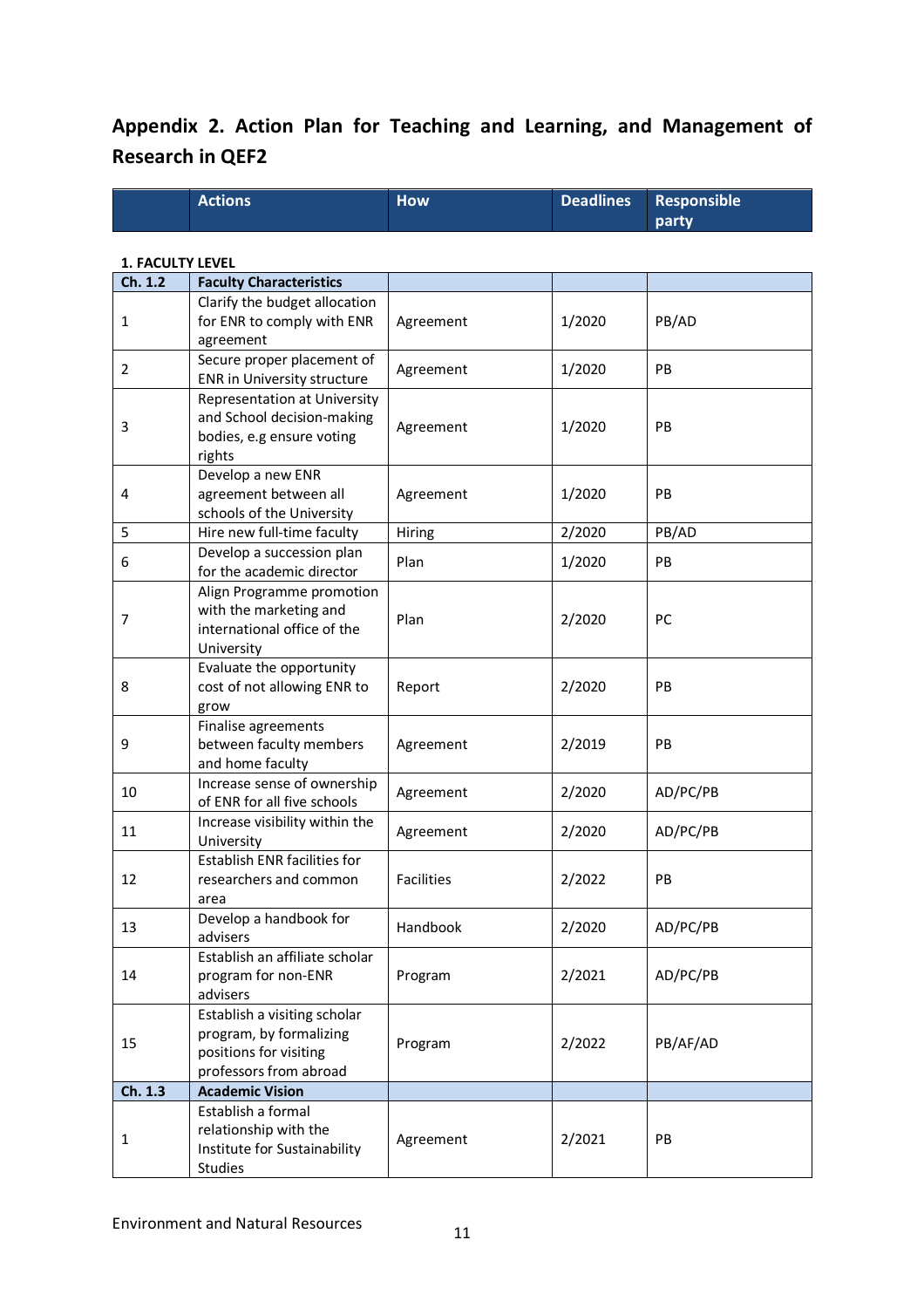|         | Articulate a vision for ENR                                 | Report              | 1/2020 | PB/AF/AD |
|---------|-------------------------------------------------------------|---------------------|--------|----------|
|         | <b>ENR</b> lecture series                                   | Plan                | 2/2020 | AF       |
| 4       | Develop the non-natural<br>science aspect of ENR<br>further | Courses/study lines | 2/2020 | PB/AF    |
| Ch. 1.4 | <b>Student Support</b>                                      |                     |        |          |
|         | Establish and activate an<br>Alumni network                 | Plan/Network        | 1/2020 | PC/AD    |

#### **2. STUDY PROGRAMMES**

|           | <u>UAU-11 Environment and natural hespares (m.A./ m.Je. 120 ECTJ/</u>                                                |                                     |        |           |
|-----------|----------------------------------------------------------------------------------------------------------------------|-------------------------------------|--------|-----------|
| Ch. 2.1.1 | <b>Students</b>                                                                                                      |                                     |        |           |
| 1         | Discuss the outcome of<br>teaching and course<br>evaluations with students                                           | <b>Discussions</b>                  | 2/2020 | AF        |
| 2         | <b>Handbooks for Masters</b><br>students                                                                             | Handbook                            | 2/2020 | PC/AD     |
| 3         | Increase Icelandic student<br>recruitment                                                                            | Number of Icelandic<br>students     | 2/2020 | PC/AD/AF  |
| 4         | Increase international<br>student recruitment                                                                        | Number of<br>international students | 2/2021 | AD/AF     |
| 5         | Implement an exit survey                                                                                             | Survey                              | 2/2019 | <b>PC</b> |
| Ch. 2.1.2 | <b>Teaching and Learning</b>                                                                                         |                                     |        |           |
| 1         | Re-package the internship<br>programme - spread over<br>longer time                                                  | Programme                           | 1/2020 | PC/AD     |
| 2         | Further development of<br>current study lines                                                                        | Courses/study lines                 | 2/2020 | AD/AF     |
| 3         | Develop a curriculum plan                                                                                            | Plan                                | 2/2020 | AD/AF/PB  |
| 4         | Add study lines, e.g.<br>business related; Arctic,<br>climate change                                                 | Courses/study lines                 | 2/2020 | AD/AF/PB  |
| Ch. 2.1.3 | Collaboration between teaching and research                                                                          |                                     |        |           |
| 1         | Establish formal ties<br>between the masters and<br>the PhD programs to<br>enhance cohesiveness and<br>collaboration | Programme                           | 1/2020 | AD/AF/PB  |

#### **2.1 UAU441 Environment and Natural Resources (M.A./M.Sc. 120 ECTS)**

#### **2.2 UAU561 Environment and Natural Resources (Ph.D. 180 ECTS)**

| Ch. 2.2.1 | <b>Students</b>                                   |                                     |        |          |  |
|-----------|---------------------------------------------------|-------------------------------------|--------|----------|--|
|           | Establish PhD orientation                         | Orientation course                  | 2/2019 | PC/AD    |  |
| 2         | Clarify a point person for<br><b>PhD</b> students | Plan                                | 2/2019 | PC/AD    |  |
| 3         | Assemble a handbook for<br><b>PhD</b> students    | Plan                                | 2/2019 | PC/AD    |  |
| 4         | Increase Icelandic student<br>recruitment         | Number of Icelandic<br>students     | 2/2020 | PC/AD/AF |  |
| 5         | Increase international<br>student recruitment     | Number of<br>international students | 2/2020 | AD/AF    |  |
| 6         | Implement an exit survey                          | Survey                              | 2/2019 | PC.      |  |
| Ch. 2.2.2 | <b>Teaching and Learning</b>                      |                                     |        |          |  |